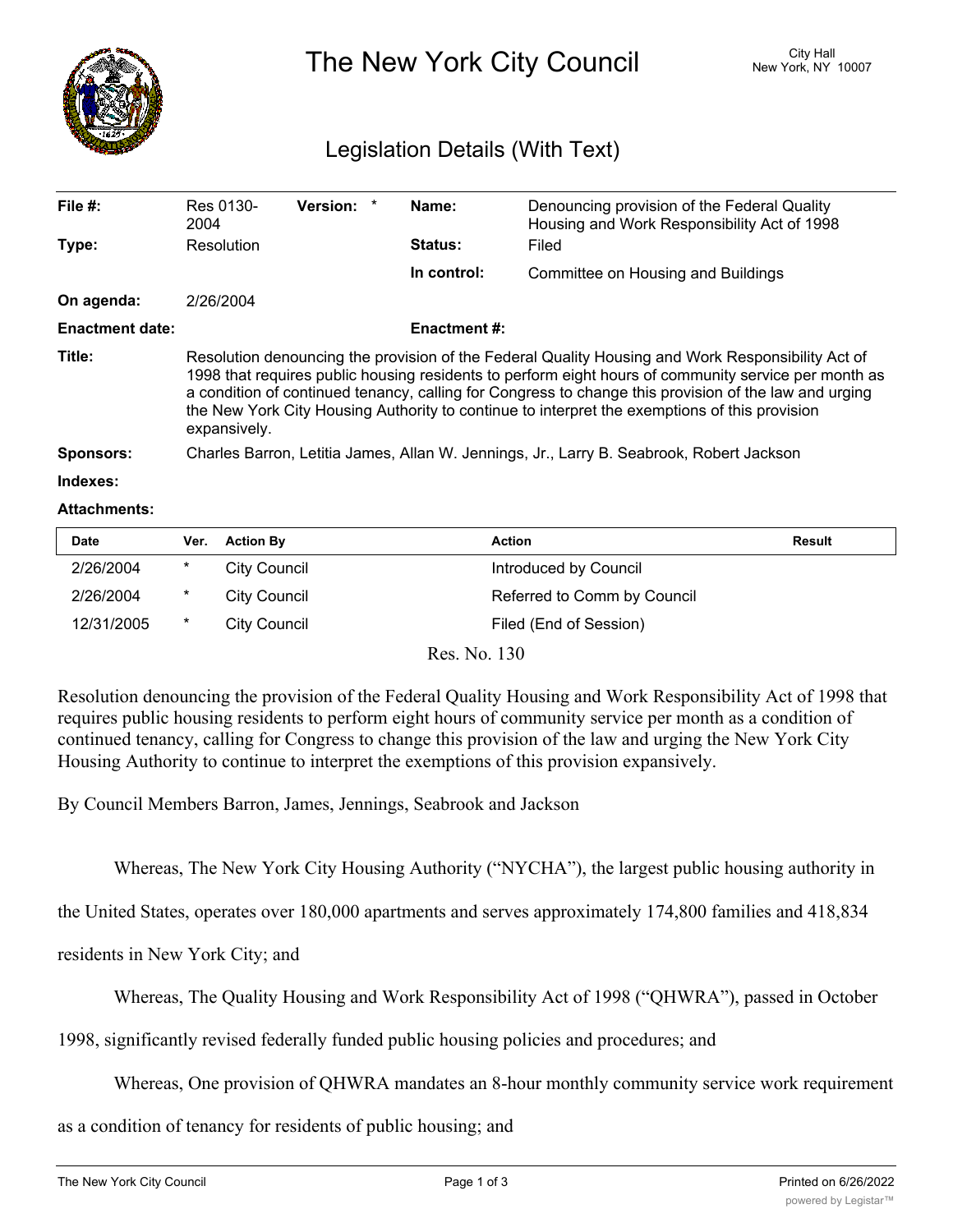## **File #:** Res 0130-2004, **Version:** \*

Whereas, NYCHA delayed implementation of the requirement, but as of October 31, 2003, was required by law to implement it; and

Whereas, QHWRA permitted local housing authorities to exempt certain residents from the community service requirement; and

Whereas, The statute sets forth five categories for exemptions: age, disability, employment, and involvement in welfare to work or other state welfare programs; and

Whereas, NYCHA states that its policy has been to interpret these categories expansively on a case by case basis and by explicitly exempting students, pregnant women, individuals under 18 years of age, and parents without childcare in addition to the stated federal exemptions; and

Whereas, Tenants not exempt from the federally mandated requirement must perform community service as a condition of their leases and can face eviction if they do not comply; and

Whereas, Unless NYCHA interprets the statutory exemptions broadly, this provision could affect hundreds of thousands of public housing residents and pose additional hardships to families facing obstacles and disruption in their lives that already work hard, raise children and contribute to their communities; and

Whereas, Residents of public housing are the not the only persons who receive housing assistance from the federal government; and

Whereas, Homeowners who receive mortgage interest tax deductions are not required to perform community service in exchange for housing assistance; and

Whereas, Requiring public housing tenants to work for their shelter without requiring other beneficiaries of federal housing assistance to perform community service is hypocritical and discriminatory against low-income persons who live in public housing; now, therefore, be it

Resolved, That the Council of the city of New York denounces the provision of the Federal Quality Housing and Work Responsibility Act of 1998 that requires public housing residents to perform eight hours of community service per month as a condition of continued tenancy and calls for Congress to change this